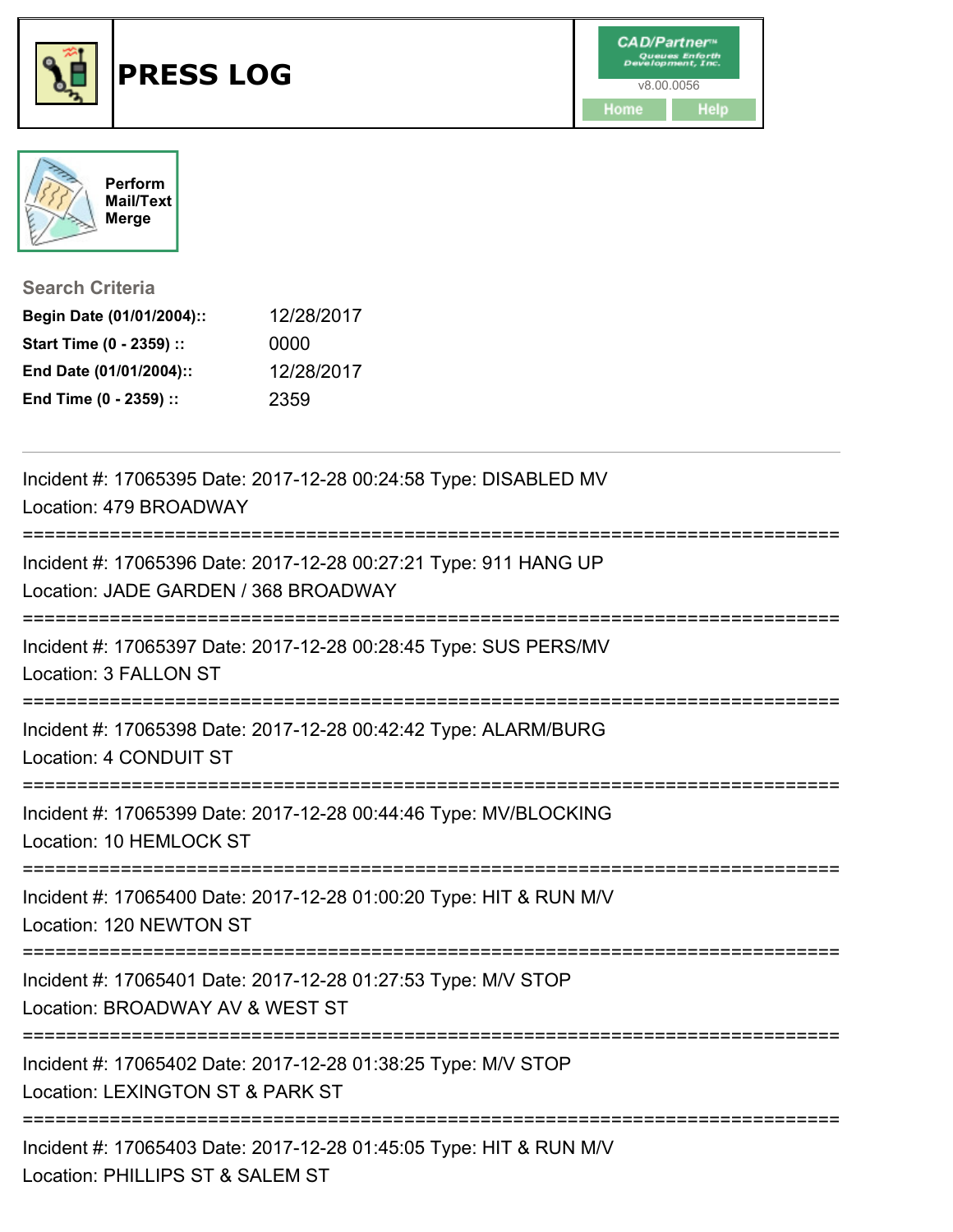| Incident #: 17065404 Date: 2017-12-28 01:47:50 Type: M/V STOP<br>Location: BROADWAY & HAVERHILL ST                                      |
|-----------------------------------------------------------------------------------------------------------------------------------------|
| Incident #: 17065405 Date: 2017-12-28 01:55:38 Type: M/V STOP<br>Location: BRUCE ST & CORNISH ST                                        |
| Incident #: 17065406 Date: 2017-12-28 02:00:16 Type: M/V STOP<br>Location: JACKSON ST & PARK ST                                         |
| Incident #: 17065407 Date: 2017-12-28 02:03:43 Type: M/V STOP<br>Location: HAVERHILL ST & LAWRENCE ST                                   |
| Incident #: 17065408 Date: 2017-12-28 02:17:57 Type: M/V STOP<br>Location: 380 BROADWAY                                                 |
| Incident #: 17065409 Date: 2017-12-28 03:12:08 Type: UNWANTEDGUEST<br>Location: 48 OLIVE AV FL 1                                        |
| Incident #: 17065410 Date: 2017-12-28 03:27:35 Type: M/V STOP<br>Location: AVON ST & E HAVERHILL ST                                     |
| Incident #: 17065411 Date: 2017-12-28 05:18:38 Type: VIO CITY ORD<br>Location: FLORENCE AV & HAVERHILL ST                               |
| Incident #: 17065412 Date: 2017-12-28 06:37:25 Type: ALARM/BURG<br>Location: KENNETH ST & S BROADWAY                                    |
| Incident #: 17065413 Date: 2017-12-28 06:51:16 Type: ALARM/BURG<br>Location: CASA ROJAS 2 / 252 ANDOVER ST                              |
| ==================================<br>Incident #: 17065414 Date: 2017-12-28 07:08:45 Type: M/V STOP<br>Location: ANDOVER ST & PARKER ST |
| Incident #: 17065415 Date: 2017-12-28 07:13:56 Type: ALARM/BURG<br>Location: 121 S BOWDOIN ST                                           |
| Incident #: 17065416 Date: 2017-12-28 07:16:16 Type: PARK & WALK<br>Location: BROADWAY & HAVERHILL ST                                   |
| Incident #: 17065417 Date: 2017-12-28 07:23:10 Type: M/V STOP<br>Location: EXETER ST & WINTHROP AV                                      |

===========================================================================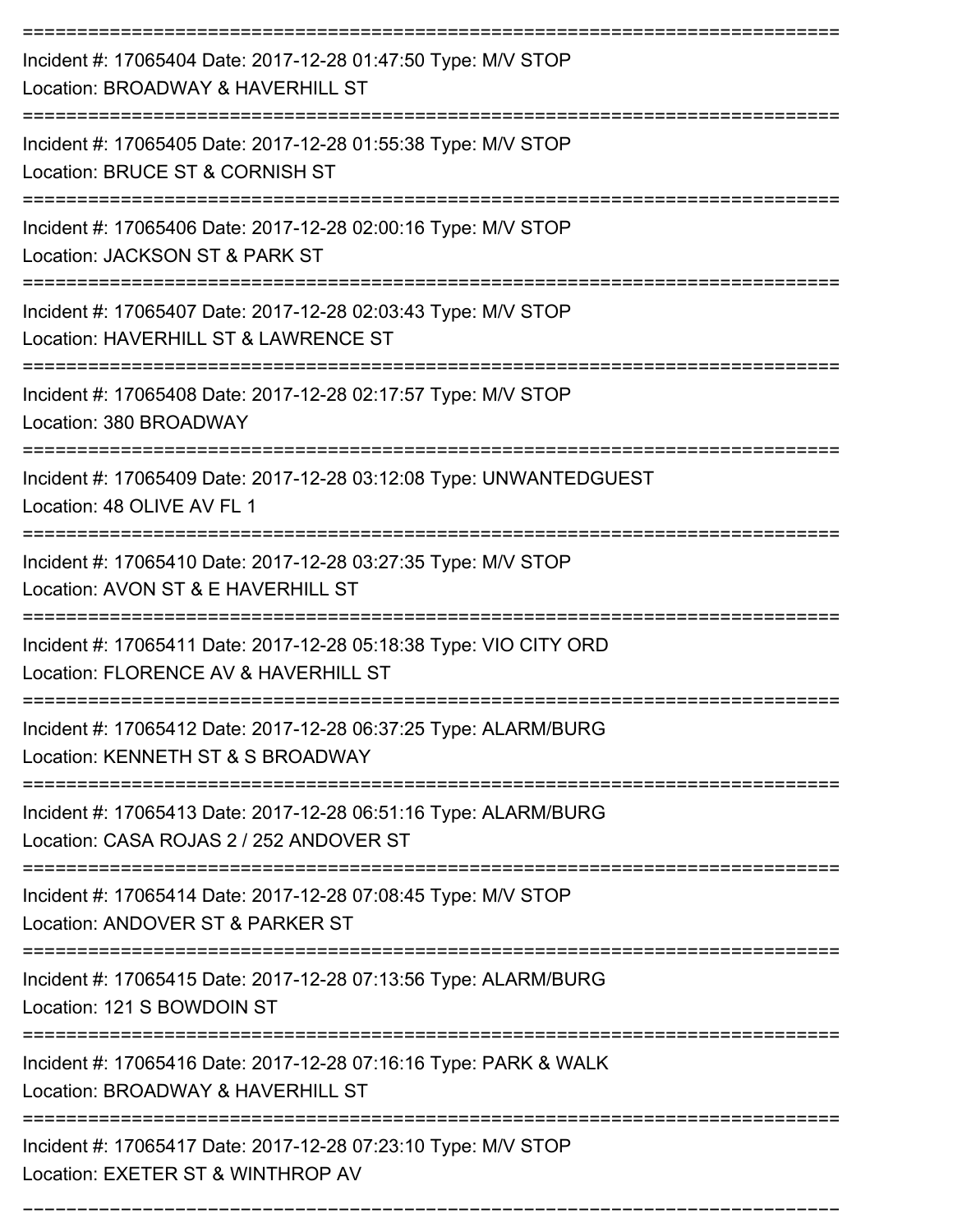| Incident #: 17065418 Date: 2017-12-28 08:11:09 Type: M/V STOP<br>Location: COMMON ST & NEWBURY ST         |
|-----------------------------------------------------------------------------------------------------------|
| ===========<br>Incident #: 17065419 Date: 2017-12-28 09:30:07 Type: SUS PERS/MV<br>Location: 280 BROADWAY |
| Incident #: 17065420 Date: 2017-12-28 09:37:15 Type: M/V STOP<br>Location: HAMPSHIRE ST & LOWELL ST       |
| Incident #: 17065421 Date: 2017-12-28 09:44:35 Type: AUTO ACC/NO PI<br>Location: 940 ESSEX ST             |
| Incident #: 17065423 Date: 2017-12-28 09:45:31 Type: LOST PROPERTY<br>Location: 40 LAWRENCE ST #ST        |
| Incident #: 17065422 Date: 2017-12-28 09:45:50 Type: SUS PERS/MV<br>Location: 18 SWAN ST                  |
| Incident #: 17065424 Date: 2017-12-28 09:47:18 Type: M/V STOP<br>Location: PHILLIPS ST & SALEM ST         |
| Incident #: 17065425 Date: 2017-12-28 09:55:53 Type: KEEP PEACE<br>Location: 200 PARKER ST                |
| Incident #: 17065427 Date: 2017-12-28 10:02:10 Type: PARK & WALK<br>Location: BRADFORD ST & BROADWAY      |
| Incident #: 17065429 Date: 2017-12-28 10:09:48 Type: ALARM/BURG<br>Location: 9 MCCABE CT                  |
| Incident #: 17065430 Date: 2017-12-28 10:12:20 Type: TOW/REPOSSED<br>Location: 20 KNOX ST                 |
| Incident #: 17065431 Date: 2017-12-28 10:15:23 Type: M/V STOP<br>Location: ESSEX ST & FRANKLIN ST         |
| Incident #: 17065432 Date: 2017-12-28 10:24:35 Type: STOL/MV/PAS<br>Location: 198 UNION ST                |
| Incident #: 17065433 Date: 2017-12-28 10:28:44 Type: M/V STOP<br>Location: COMMON ST & LAWRENCE ST        |
|                                                                                                           |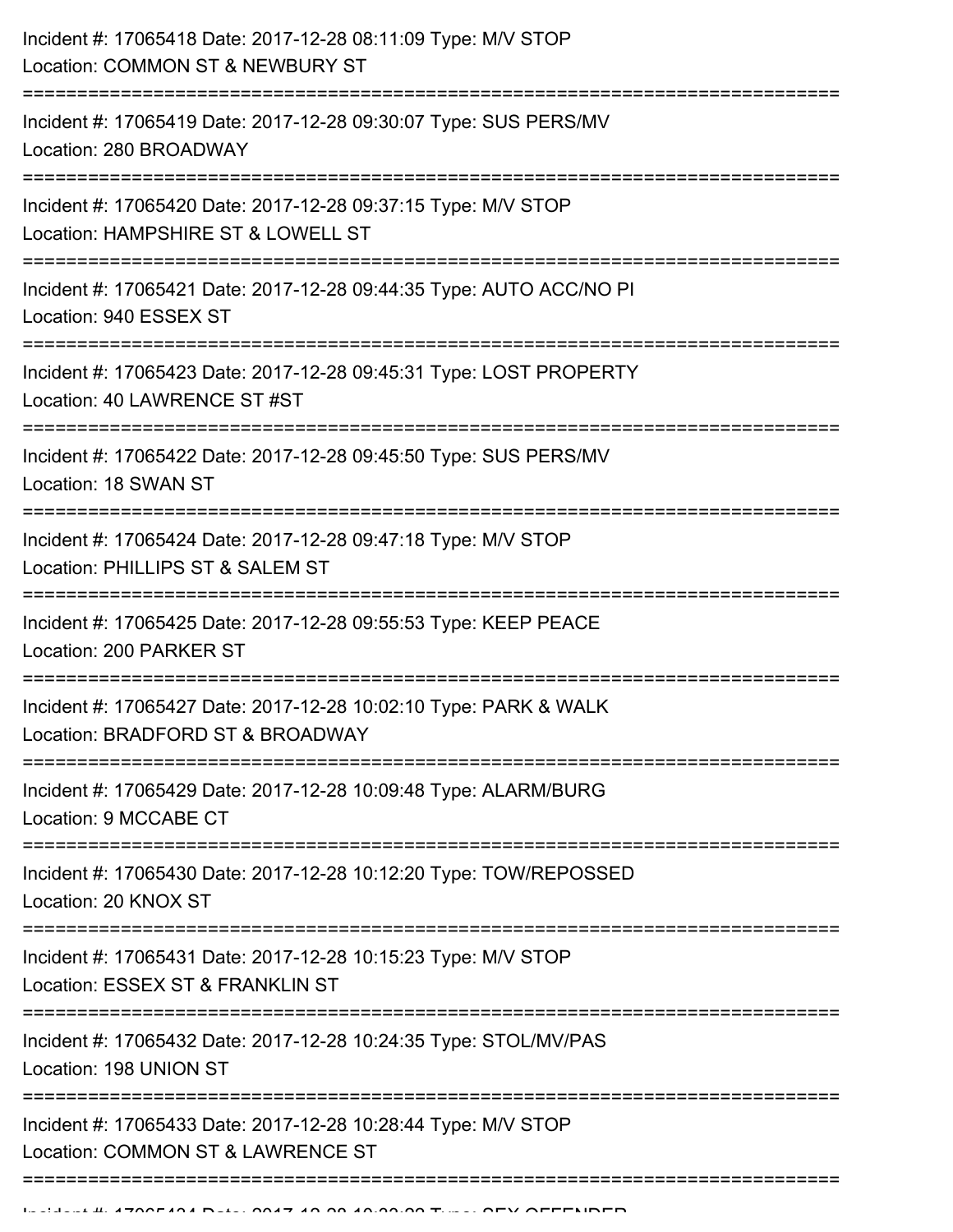| Location: 90 LOWELL ST                                                                                |
|-------------------------------------------------------------------------------------------------------|
| Incident #: 17065435 Date: 2017-12-28 10:34:27 Type: M/V STOP<br>Location: COMMON ST & JACKSON ST     |
| Incident #: 17065436 Date: 2017-12-28 10:37:34 Type: INVEST CONT<br>Location: 31 FULTON ST            |
| Incident #: 17065437 Date: 2017-12-28 10:41:14 Type: M/V STOP<br>Location: 305 ESSEX ST               |
| Incident #: 17065439 Date: 2017-12-28 10:45:02 Type: LOST PROPERTY<br>Location: 123 ALLSTON ST        |
| Incident #: 17065438 Date: 2017-12-28 10:46:06 Type: 209A/SERVE<br>Location: 192 GARDEN ST            |
| Incident #: 17065441 Date: 2017-12-28 10:51:41 Type: FRAUD<br>Location: 116 BERKELEY ST               |
| Incident #: 17065440 Date: 2017-12-28 10:52:00 Type: 209A/SERVE<br>Location: 82 SUMMER ST             |
| Incident #: 17065442 Date: 2017-12-28 10:54:23 Type: 209A/SERVE<br>Location: 277 JACKSON ST           |
| Incident #: 17065443 Date: 2017-12-28 10:55:47 Type: CK WELL BEING<br>Location: 3 RESERVOIR DR FL 2   |
| Incident #: 17065444 Date: 2017-12-28 11:01:04 Type: M/V STOP<br>Location: LEXINGTON ST & PARK ST     |
| Incident #: 17065445 Date: 2017-12-28 11:01:30 Type: TOW/REPOSSED<br>Location: 212 ARLINGTON ST       |
| Incident #: 17065446 Date: 2017-12-28 11:03:00 Type: M/V STOP<br>Location: ARLINGTON ST & LAWRENCE ST |
| Incident #: 17065447 Date: 2017-12-28 11:06:19 Type: 209A/SERVE<br>Location: 13 KENDALL ST            |
| Incident #: 17065448 Date: 2017-12-28 11:11:15 Type: INVEST CONT                                      |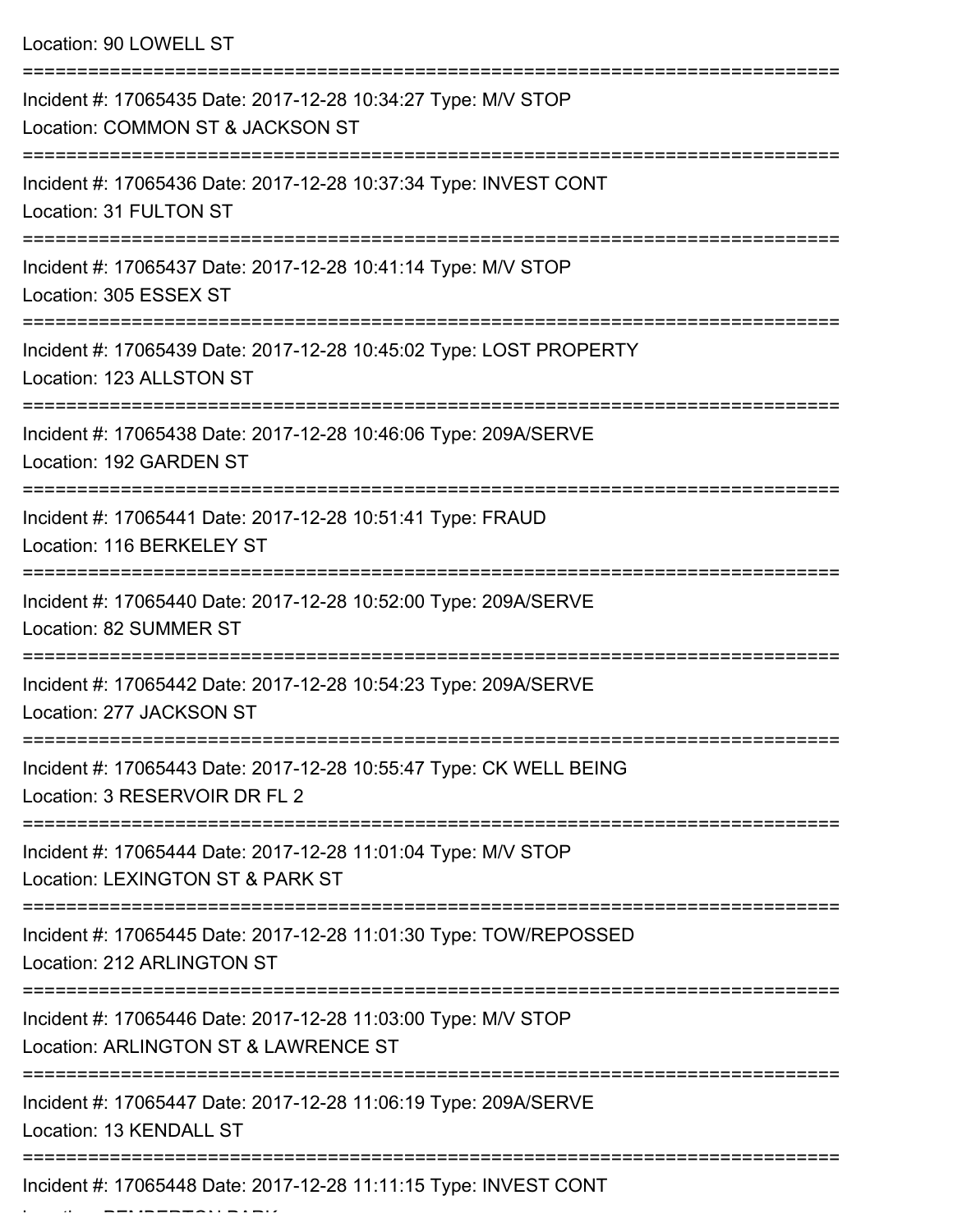| Incident #: 17065449 Date: 2017-12-28 11:12:06 Type: M/V STOP<br>Location: 205 BROADWAY                                                                             |
|---------------------------------------------------------------------------------------------------------------------------------------------------------------------|
| Incident #: 17065450 Date: 2017-12-28 11:12:38 Type: M/V STOP<br>Location: 205 BROADWAY                                                                             |
| Incident #: 17065451 Date: 2017-12-28 11:13:31 Type: 209A/SERVE<br>Location: 10 MONTGOMERY ST                                                                       |
| Incident #: 17065452 Date: 2017-12-28 11:17:53 Type: 209A/SERVE<br>Location: 80 PARK ST                                                                             |
| Incident #: 17065453 Date: 2017-12-28 11:19:24 Type: INVEST CONT<br>Location: RIVERSIDE PIZZA/ TRACKS / S BROADWAY                                                  |
| Incident #: 17065454 Date: 2017-12-28 11:20:17 Type: DOMESTIC/PROG<br>Location: 311 WATER ST #18                                                                    |
| Incident #: 17065455 Date: 2017-12-28 11:21:18 Type: 209A/SERVE<br>Location: 201 PARK ST                                                                            |
| Incident #: 17065456 Date: 2017-12-28 11:23:28 Type: AUTO ACC/UNK PI<br>Location: GRAFTON ST & S UNION ST                                                           |
| Incident #: 17065457 Date: 2017-12-28 11:28:14 Type: MV/BLOCKING<br>Location: 17 FERN ST                                                                            |
| -------------------------------------<br>===============================<br>Incident #: 17065458 Date: 2017-12-28 11:32:48 Type: M/V STOP<br>Location: 475 BROADWAY |
| Incident #: 17065459 Date: 2017-12-28 11:42:36 Type: LOST PROPERTY<br>Location: 140 BERNARD AV                                                                      |
| ==================================<br>Incident #: 17065460 Date: 2017-12-28 11:43:17 Type: UNWANTEDGUEST<br>Location: BURGER KING / 187 BROADWAY                    |
| Incident #: 17065461 Date: 2017-12-28 11:49:51 Type: MAN DOWN<br><b>Location: MELROSE TER</b>                                                                       |
| Incident #: 17065462 Date: 2017-12-28 11:56:00 Type: INVEST CONT<br>Location: CARVER ST & MERRIMACK ST                                                              |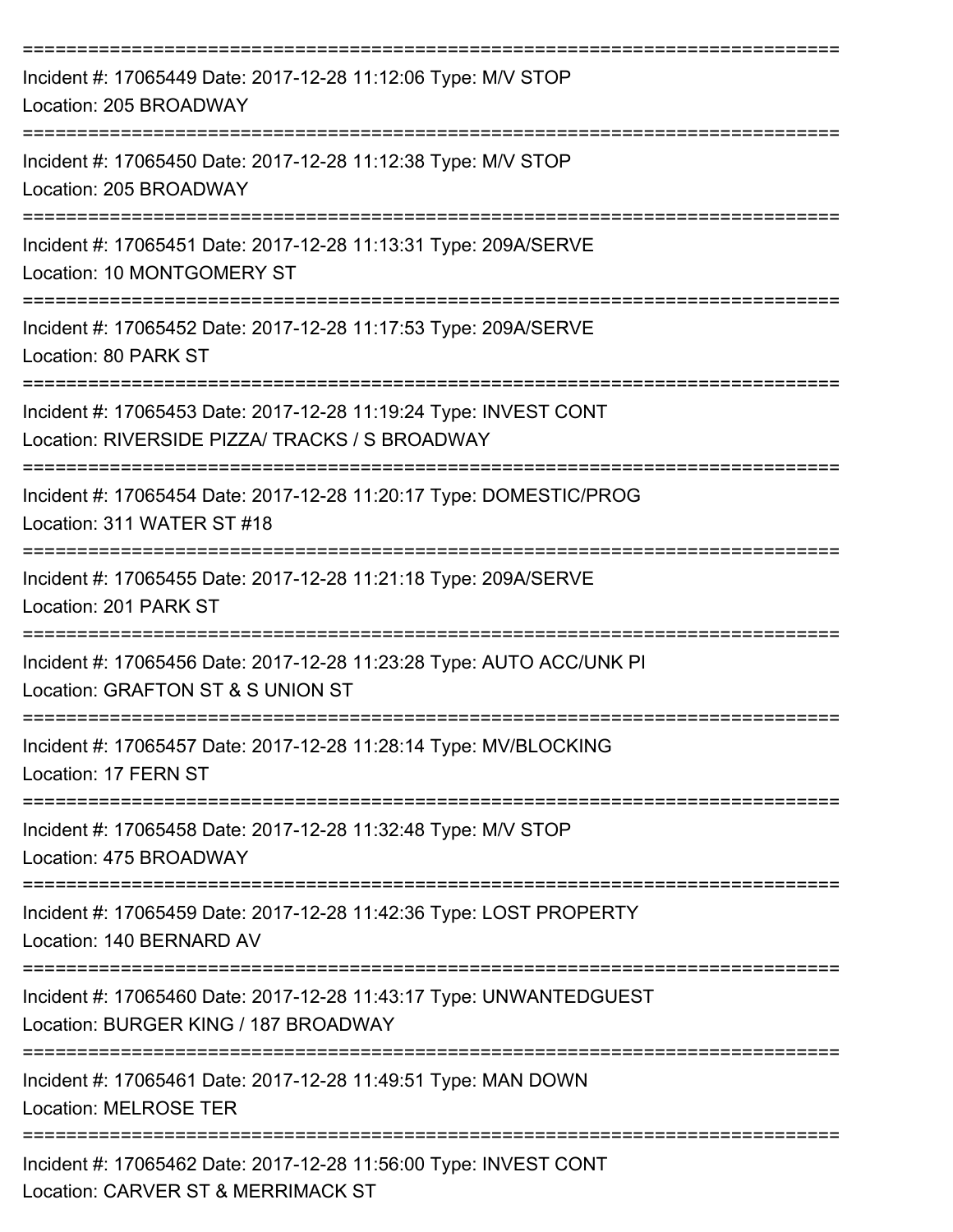| Incident #: 17065463 Date: 2017-12-28 11:57:28 Type: AUTO ACC/UNK PI<br>Location: 275 ESSEX ST                |
|---------------------------------------------------------------------------------------------------------------|
| Incident #: 17065464 Date: 2017-12-28 12:22:53 Type: MV/BLOCKING<br>Location: 17 FRONT ST                     |
| Incident #: 17065465 Date: 2017-12-28 12:25:34 Type: MV/BLOCKING<br>Location: 7 PACKARD ST                    |
| Incident #: 17065466 Date: 2017-12-28 12:30:33 Type: MEDIC SUPPORT<br>Location: 76 SALEM ST #2                |
| Incident #: 17065467 Date: 2017-12-28 12:33:41 Type: MISSING PERS<br>Location: 2 APPLETON ST                  |
| Incident #: 17065468 Date: 2017-12-28 12:38:41 Type: MV/BLOCKING<br>Location: AMES ST & OREGON AV             |
| Incident #: 17065469 Date: 2017-12-28 12:44:00 Type: 209A/SERVE<br>Location: 107 CAMBRIDGE ST                 |
| Incident #: 17065470 Date: 2017-12-28 12:48:03 Type: WARRANT SERVE<br>Location: 16 SALEM ST #1                |
| Incident #: 17065471 Date: 2017-12-28 12:50:08 Type: SUS PERS/MV<br>Location: 50 CAMBRIDGE ST                 |
| Incident #: 17065472 Date: 2017-12-28 12:51:47 Type: 209A/SERVE<br>Location: 244 BAILEY ST                    |
| Incident #: 17065473 Date: 2017-12-28 12:52:06 Type: GENERAL SERV<br>Location: 383 HAVERHILL ST               |
| Incident #: 17065474 Date: 2017-12-28 12:57:43 Type: AUTO ACC/UNK PI<br>Location: ANDOVER ST & BROOKFIELD ST  |
| Incident #: 17065475 Date: 2017-12-28 13:05:19 Type: INVEST CONT<br>Location: 1 GROTON ST                     |
| Incident #: 17065476 Date: 2017-12-28 13:18:16 Type: 209A/VIOLATION<br>Location: LAUNDRY WORLD / 351 BROADWAY |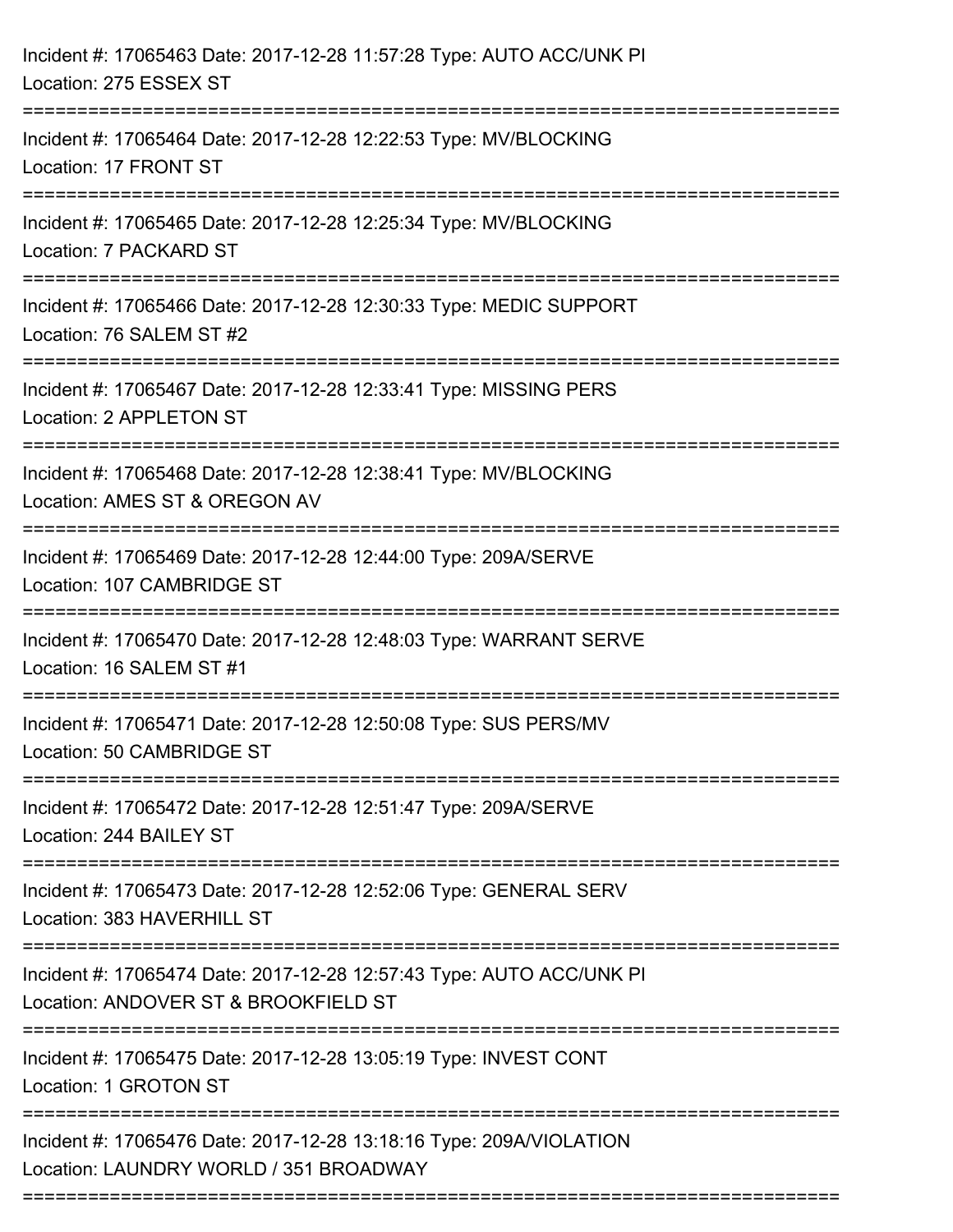| Incident #: 17065477 Date: 2017-12-28 13:30:10 Type: MV/BLOCKING<br>Location: 486 HOWARD ST                                 |
|-----------------------------------------------------------------------------------------------------------------------------|
| Incident #: 17065480 Date: 2017-12-28 13:30:25 Type: LOST PROPERTY<br>Location: 66 RAILROAD ST                              |
| Incident #: 17065478 Date: 2017-12-28 13:30:44 Type: MEDIC SUPPORT<br>Location: 11 SUMMER ST #404                           |
| Incident #: 17065479 Date: 2017-12-28 13:31:39 Type: AUTO ACC/NO PI<br>Location: ISLAND ST & UNION ST                       |
| Incident #: 17065481 Date: 2017-12-28 13:40:22 Type: MISSING PERS<br>Location: 276 FARNHAM ST                               |
| Incident #: 17065482 Date: 2017-12-28 13:50:35 Type: M/V STOP<br>Location: COMMON ST & LAWRENCE ST                          |
| Incident #: 17065483 Date: 2017-12-28 14:02:39 Type: DISTURBANCE<br>Location: 9 BROOKLINE ST                                |
| Incident #: 17065484 Date: 2017-12-28 14:39:25 Type: AUTO ACC/NO PI<br>Location: AMES ST & HAVERHILL ST<br>---------------- |
| Incident #: 17065485 Date: 2017-12-28 14:57:12 Type: HIT & RUN M/V<br>Location: AMES ST & HAVERHILL ST                      |
| Incident #: 17065486 Date: 2017-12-28 15:00:35 Type: LOST PROPERTY<br>Location: 64 SALEM ST                                 |
| Incident #: 17065487 Date: 2017-12-28 15:14:50 Type: TOW OF M/V<br>Location: 272 BROADWAY                                   |
| Incident #: 17065488 Date: 2017-12-28 15:25:54 Type: ALARMS<br>Location: 53 GREENFIELD ST                                   |
| Incident #: 17065489 Date: 2017-12-28 15:38:53 Type: FRAUD<br>Location: 69 ABBOTT ST                                        |
| Incident #: 17065490 Date: 2017-12-28 15:48:00 Type: DISTURBANCE<br>Location: 156 PARK ST #1                                |
|                                                                                                                             |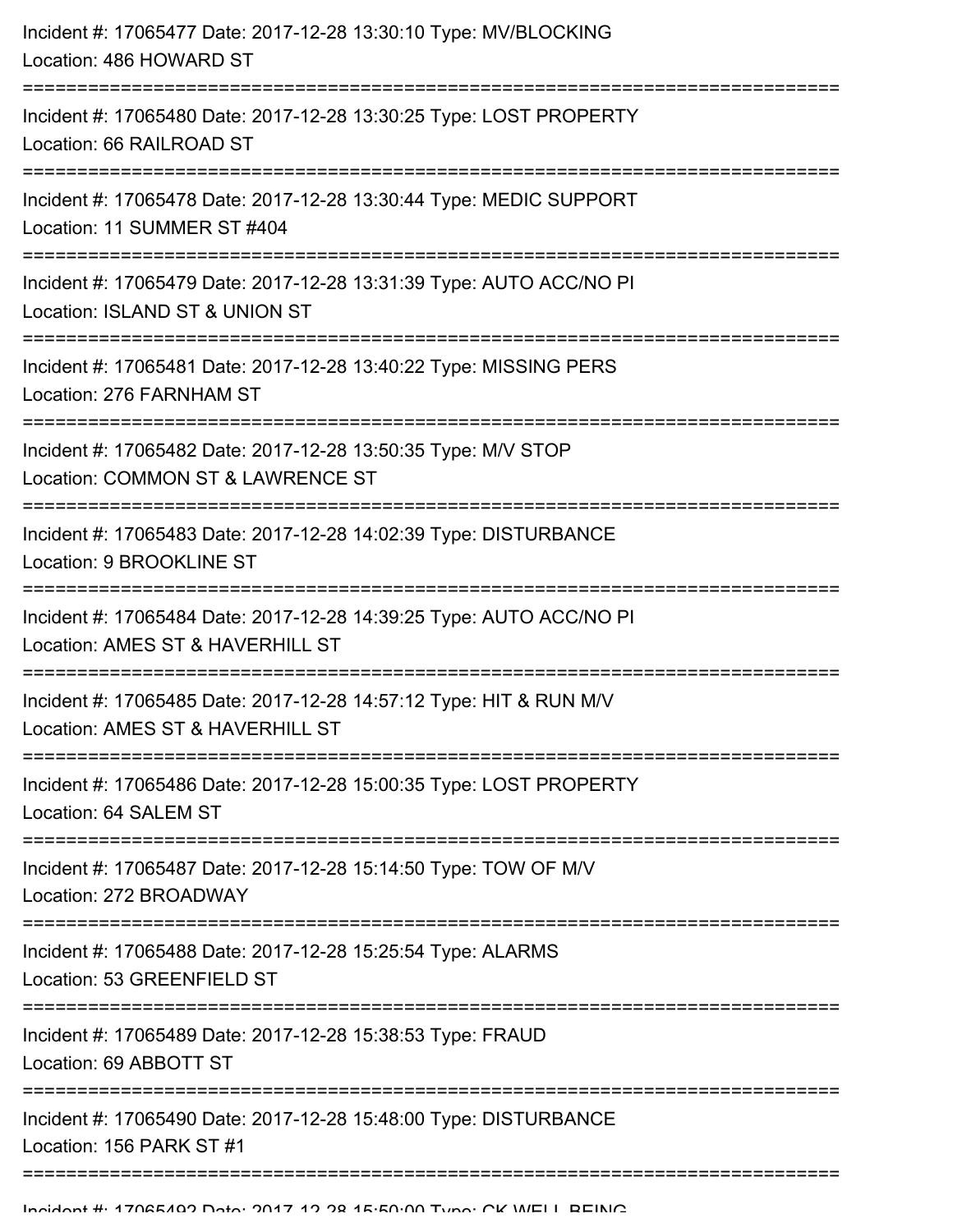Location: 107 GREENWOOD ST

| Incident #: 17065491 Date: 2017-12-28 15:50:10 Type: ALARMS<br>Location: 14 AMESBURY ST                          |
|------------------------------------------------------------------------------------------------------------------|
| Incident #: 17065493 Date: 2017-12-28 16:05:45 Type: DISTURBANCE<br>Location: 361 ESSEX ST                       |
| Incident #: 17065494 Date: 2017-12-28 16:13:54 Type: MAN DOWN<br>Location: MCDONALDS / 50 BROADWAY               |
| Incident #: 17065495 Date: 2017-12-28 16:27:31 Type: 209A/SERVE<br>Location: 90 LOWELL ST                        |
| Incident #: 17065496 Date: 2017-12-28 16:41:23 Type: TOW OF M/V<br>Location: 272 BROADWAY                        |
| Incident #: 17065497 Date: 2017-12-28 16:42:24 Type: MV/BLOCKING<br>Location: 84 HOWARD ST                       |
| Incident #: 17065498 Date: 2017-12-28 16:53:49 Type: ALARM/BURG<br>Location: JOAQUIN RESIDENCE / 79 RESERVOIR ST |
| Incident #: 17065499 Date: 2017-12-28 17:17:02 Type: AUTO ACC/NO PI<br>Location: BROADWAY & WATER ST             |
| Incident #: 17065500 Date: 2017-12-28 17:32:11 Type: MISSING PERS<br>Location: 216 WALNUT ST.                    |
| Incident #: 17065501 Date: 2017-12-28 17:41:34 Type: FRAUD<br>Location: 73 WINTHROP AV                           |
| Incident #: 17065503 Date: 2017-12-28 17:54:23 Type: KEEP PEACE<br>Location: 311 WATER ST                        |
| Incident #: 17065502 Date: 2017-12-28 17:55:32 Type: M/V STOP<br>Location: CEDAR ST & HAMPSHIRE ST               |
| Incident #: 17065505 Date: 2017-12-28 17:56:00 Type: CK WELL BEING<br>Location: 25 BOEHM ST                      |
| Incident #: 17065504 Date: 2017-12-28 17:56:46 Type: M/V STOP                                                    |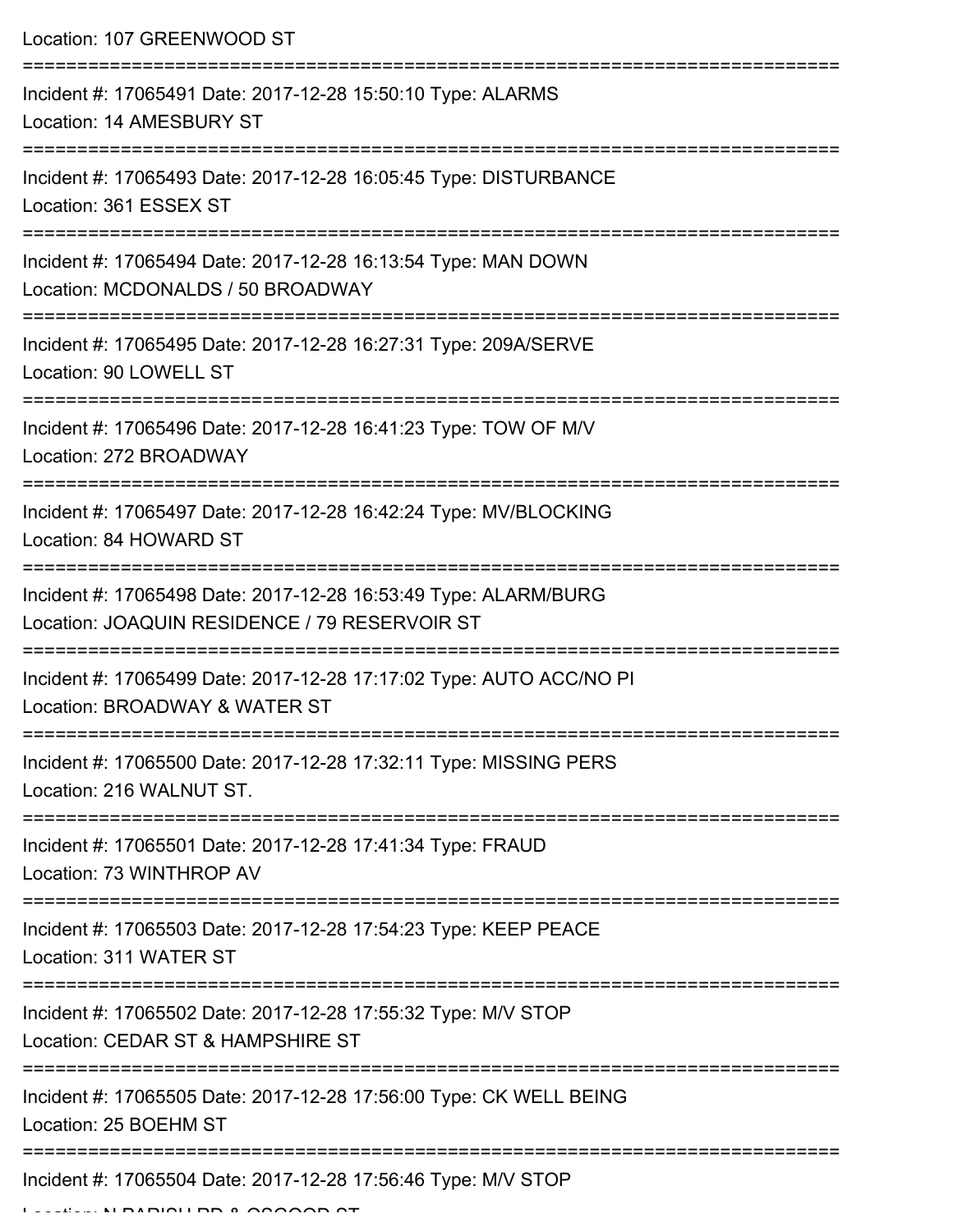| Incident #: 17065506 Date: 2017-12-28 17:58:35 Type: M/V STOP<br>Location: AVON ST & E HAVERHILL ST                    |
|------------------------------------------------------------------------------------------------------------------------|
| Incident #: 17065507 Date: 2017-12-28 18:10:04 Type: NOTIFICATION<br>Location: 2 MAY ST #2 FL 2                        |
| Incident #: 17065508 Date: 2017-12-28 18:21:38 Type: M/V STOP<br>Location: EAST HAVERHILL ST & AVON ST                 |
| Incident #: 17065509 Date: 2017-12-28 18:25:32 Type: UNWANTEDGUEST<br>Location: 375 HAVERHILL ST #6 FL 2               |
| Incident #: 17065510 Date: 2017-12-28 18:27:20 Type: M/V STOP<br>Location: 700 ESSEX ST                                |
| Incident #: 17065511 Date: 2017-12-28 18:27:42 Type: AUTO ACC/NO PI<br>Location: 623 ESSEX ST                          |
| Incident #: 17065512 Date: 2017-12-28 18:28:09 Type: ALARM/BURG<br>Location: INTERNATIONAL INSTITUTE / 125 AMESBURY ST |
| Incident #: 17065513 Date: 2017-12-28 18:32:28 Type: AUTO ACC/NO PI<br>Location: AMES ST & HAVERHILL ST                |
| Incident #: 17065514 Date: 2017-12-28 18:38:25 Type: M/V STOP<br><b>Location: CENTRAL BRIDGE</b>                       |
| Incident #: 17065515 Date: 2017-12-28 18:53:22 Type: ALARM/BURG<br>Location: GOOD SHEPARD CENTER / 412 HAMPSHIRE ST    |
| Incident #: 17065516 Date: 2017-12-28 18:56:53 Type: M/V STOP<br><b>Location: FALLS BRIDGE</b>                         |
| Incident #: 17065517 Date: 2017-12-28 19:02:37 Type: M/V STOP<br>Location: BROADWAY & LOWELL ST                        |
| Incident #: 17065518 Date: 2017-12-28 19:03:51 Type: INVEST CONT<br>Location: 55 WHITE ST                              |
| Incident #: 17065519 Date: 2017-12-28 19:07:30 Type: M/V STOP<br>Location: HAMPSHIRE ST & LOWELL ST                    |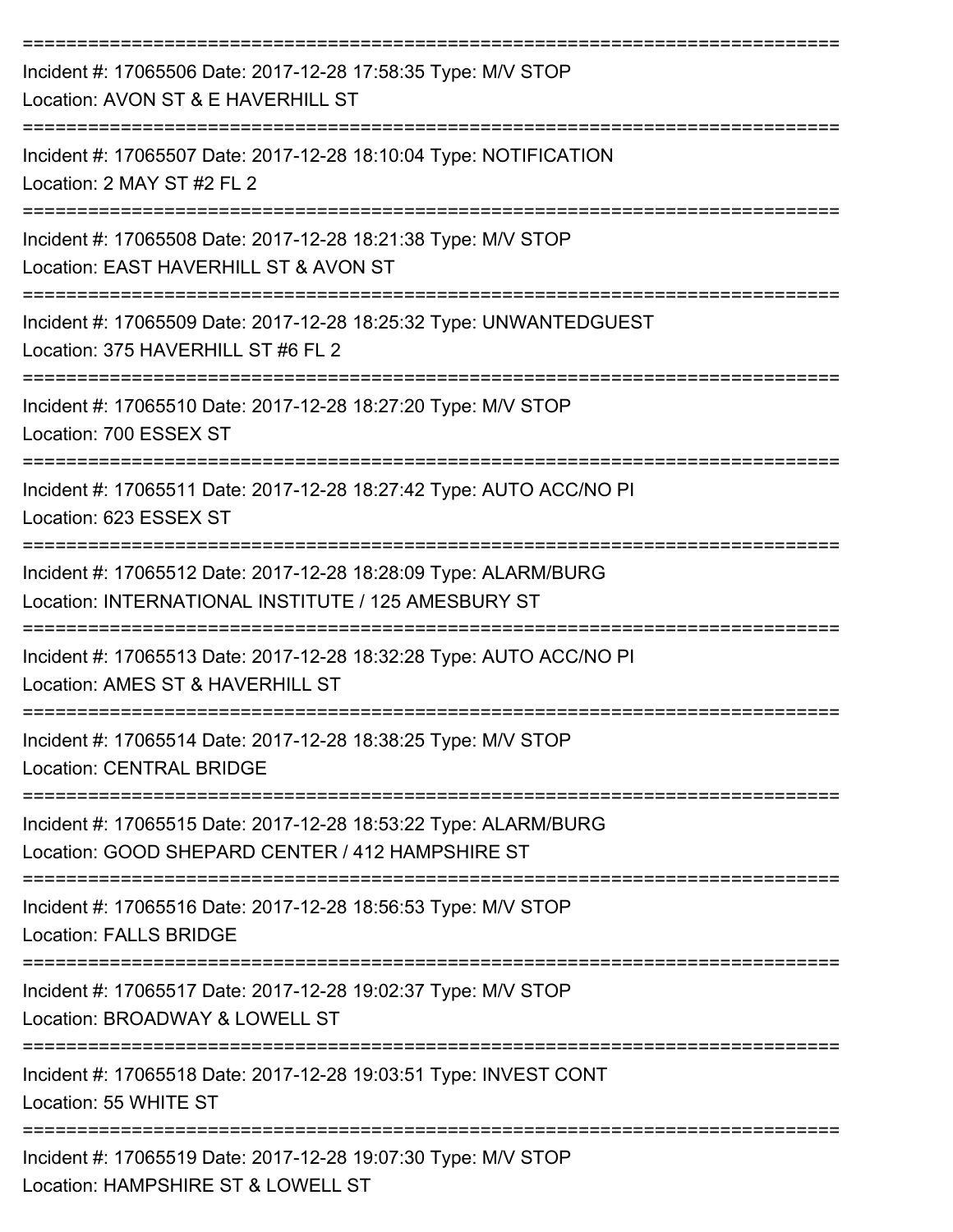| Incident #: 17065520 Date: 2017-12-28 19:27:59 Type: M/V STOP<br>Location: 825 ESSEX                                                   |
|----------------------------------------------------------------------------------------------------------------------------------------|
| Incident #: 17065521 Date: 2017-12-28 19:48:07 Type: B&E/PAST<br>Location: 217 JACKSON ST FL 3                                         |
| Incident #: 17065522 Date: 2017-12-28 19:55:26 Type: M/V STOP<br><b>Location: CENTRAL BRIDGE</b>                                       |
| Incident #: 17065523 Date: 2017-12-28 20:22:15 Type: 209A/VIOLATION<br>Location: 203 HAVERHILL ST                                      |
| Incident #: 17065524 Date: 2017-12-28 20:24:19 Type: MAN DOWN<br>Location: 87 JAMAICA ST                                               |
| Incident #: 17065525 Date: 2017-12-28 20:26:36 Type: GENERAL SERV<br>Location: CROWN FRIED CHICKEN / 205 BROADWAY<br>----------------- |
| Incident #: 17065526 Date: 2017-12-28 21:40:25 Type: SUS PERS/MV<br>Location: MCDONALDS / 50 BROADWAY                                  |
| Incident #: 17065527 Date: 2017-12-28 21:41:37 Type: UNKNOWN PROB<br>Location: 19 DURANT ST FL 2                                       |
| Incident #: 17065528 Date: 2017-12-28 22:02:00 Type: M/V STOP<br>Location: S UNION ST & WINTHROP AV                                    |
| Incident #: 17065529 Date: 2017-12-28 22:04:02 Type: UNWANTEDGUEST<br>Location: HOLIDAY INN EXPRESS / 224 WINTHROP AV                  |
| Incident #: 17065530 Date: 2017-12-28 22:05:15 Type: INVESTIGATION<br>Location: 116 BERKELEY ST                                        |
| Incident #: 17065531 Date: 2017-12-28 22:16:59 Type: BUILDING CHK<br>Location: 260 PARK ST                                             |
| Incident #: 17065532 Date: 2017-12-28 22:21:18 Type: SUS PERS/MV<br>Location: 126 CROSS ST                                             |
| Incident #: 17065533 Date: 2017-12-28 22:42:10 Type: DISTURBANCE<br>Location: 41 SWAN ST FL 1                                          |
|                                                                                                                                        |